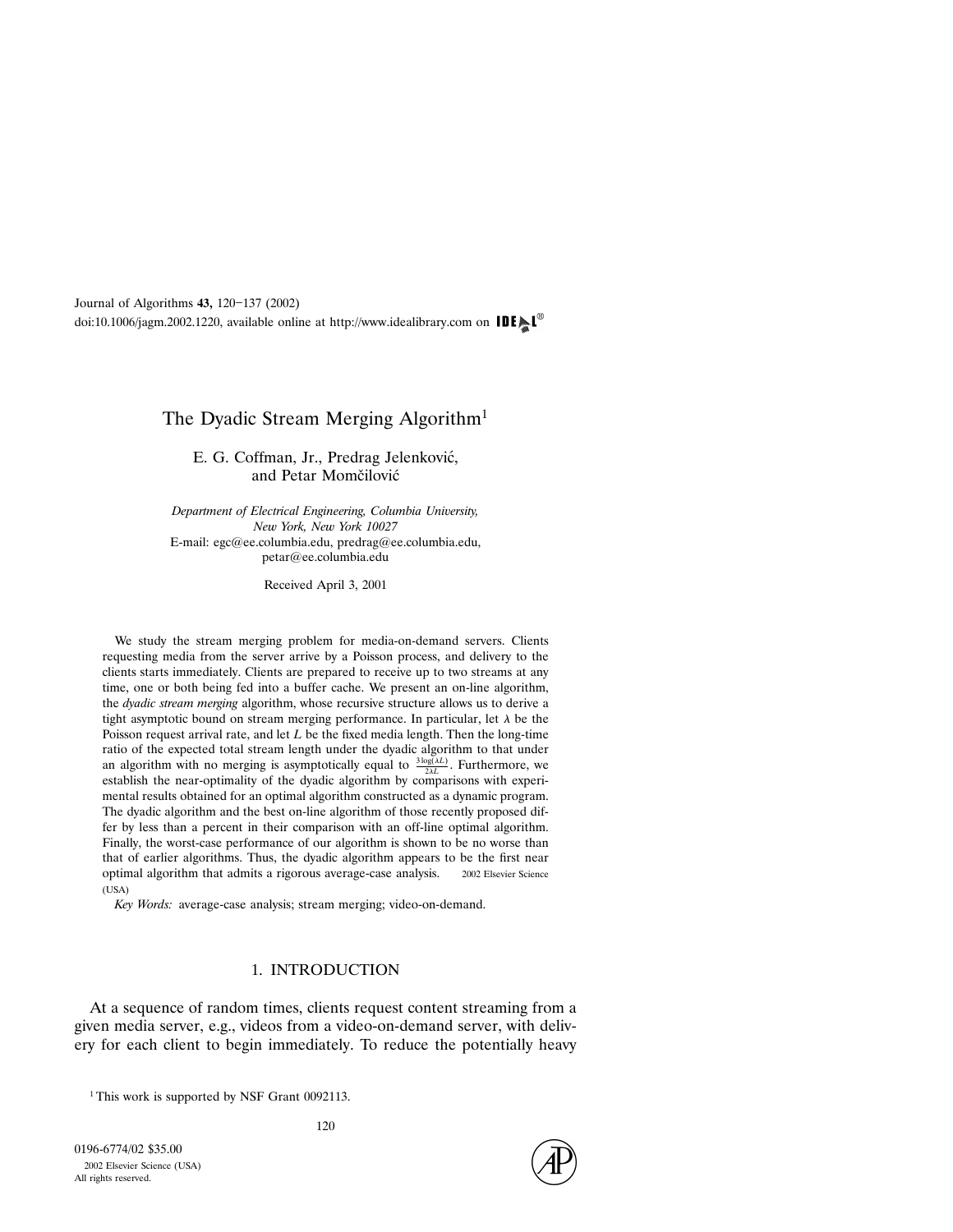traffic burden created by these media streams, it is clearly desirable to combine streams of the same content; this can be implemented in practice by using multicast protocols (e.g., see [28]). With a multicast protocol in place, a stream sent to a client can be received by all other clients at a minimal possible usage of network resources. To see how this can be done and still preserve immediate-start delivery, we need the following assumptions: clients can receive two streams in parallel and each has a cache for buffering stream content. Although multimedia streaming embraces video, audio, and data streaming, we will keep using video terminology for simplicity.

The basic idea of stream merging can be explained with the following example. Consider a situation in which (i) client  $C_1$  arrives at  $t_1$  and requests a video of duration L and (ii) client  $C_0$  is currently playing the same video from a stream  $S_0$  that began at time  $t_0 < t_1$ . Client  $C_1$  missed the first  $\Delta := t_1 - t_0$  time units of the video from  $S_0$  and that part of the video needs to be sent to  $C_1$  by the server in stream  $S_1$ . However,  $C_1$  can make use of stream  $S_0$  by buffering its content for later playback. In that way the stream  $S_1$  can be terminated after  $\Delta$  time units. This process is called stream *merging*; in the present case,  $S_1$  was discontinued after being "merged" at time  $t_1 + \Delta$  with the earlier starting  $S_0$ .

Note that the total streaming time has been reduced from 2L, with no merging, to a minimum achievable value of  $L + \Delta$ . The total streaming time is a simple and effective measure of bandwidth consumption that we will retain throughout the paper.

Stream merging becomes much more involved as we increase the number of streams that are candidates for merging, because then the number of ways in which merging can be done also increases. For example, consider the case of three clients  $C_0$ ,  $C_1$ , and  $C_2$  arriving at times  $t_0 < t_1 < t_2$  and initiating streams  $S_0$ ,  $S_1$ , and  $S_2$  for a video of duration L. Let  $\Delta_i = t_i - t_{i-1}$ be the interarrival times. Figure 1 illustrates an example in which the  $t_i$ 's are given by 0, 3, and 4 and  $L = 10$ . Consider the ways in which we can merge the streams for all three clients. For the given setup, the two possible merging patterns are shown in Fig. 1. In Fig. 1(a),  $S_1$  and  $S_2$  are merged independently with  $S_0$  as described earlier:  $C_1$  caches  $S_0$  during  $[t_1, t_1 + \Delta_1]$ and  $C_2$  caches  $S_0$  during  $[t_2, t_2 + \Delta_1 + \Delta_2]$ ; at the end of the respective intervals  $S_1$  and  $S_2$  are merged with  $S_0$ .

The second possibility is first to merge  $S_2$  with  $S_1$  and then  $S_1$  with  $S_0$ . This scenario is illustrated in Fig. 1(b). Figure 2 breaks down Fig. 1(b) into the individual schedules for  $C_1$  and  $C_2$ . Client  $C_1$  plays  $S_1$  and caches  $S_0$ during  $[t_1, t_1 + \Delta_1]$ . Thereafter,  $C_1$  plays from its buffer which is only fed by  $S_0$  during the last  $L - 2\Delta_1$  time units of the video. Client  $C_2$  caches  $S_1$ and plays from  $S_2$  during  $[t_2, t_2 + \Delta_2]$ , at which point  $S_2$  is discontinued, and play proceeds from  $C_2$ 's buffer. Client  $C_2$  continues to cache  $S_1$ , but in addition, it caches the remainder of  $S_0$  (in a suitably chosen region of the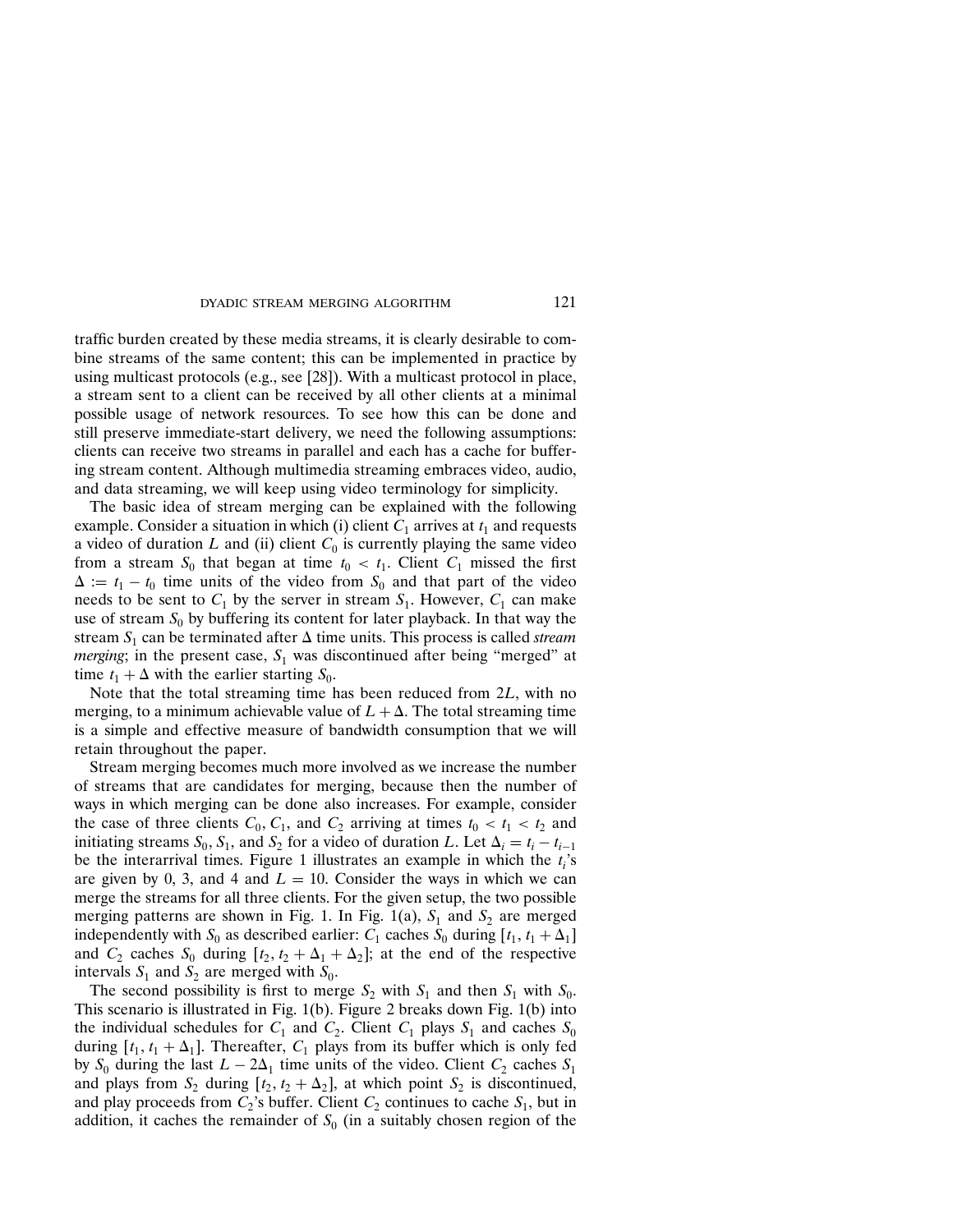

FIG. 1. Stream merging examples. The position of the video runs diagonally. The  $x$ -axis represents time. By following the zig-zag lines one obtains which part of the video is being played from which stream. The dashed lines show where the play of the video changes from one stream to another.

cache where the two buffering operations cannot overlap). This continues until  $t_2 + \Delta_1 + \Delta_2$  at which point  $S_1$  is shut down and  $S_0$  becomes the only active stream while it is supplying the last  $L - 2(\Delta_1 + \Delta_2)$  time units of the video to the buffer of  $C_2$ . In this process,  $C_2$  has played the first  $\Delta_2$ time units of the video directly from  $S_2$ , the next  $\Delta_1 + \Delta_2$  time units from a cached segment of  $S_1$ , and the last  $L - \Delta_1 - 2\Delta_2$  time units from a cached segment of  $S_0$ .

At any given time, a vertical line in Fig. 2 crosses each of the streams currently being received. Accordingly, in the schedules for  $C_1$  and  $C_2$  the



FIG. 2. Individual schedules for the clients  $C_1$  and  $C_2$  in Fig. 1(b).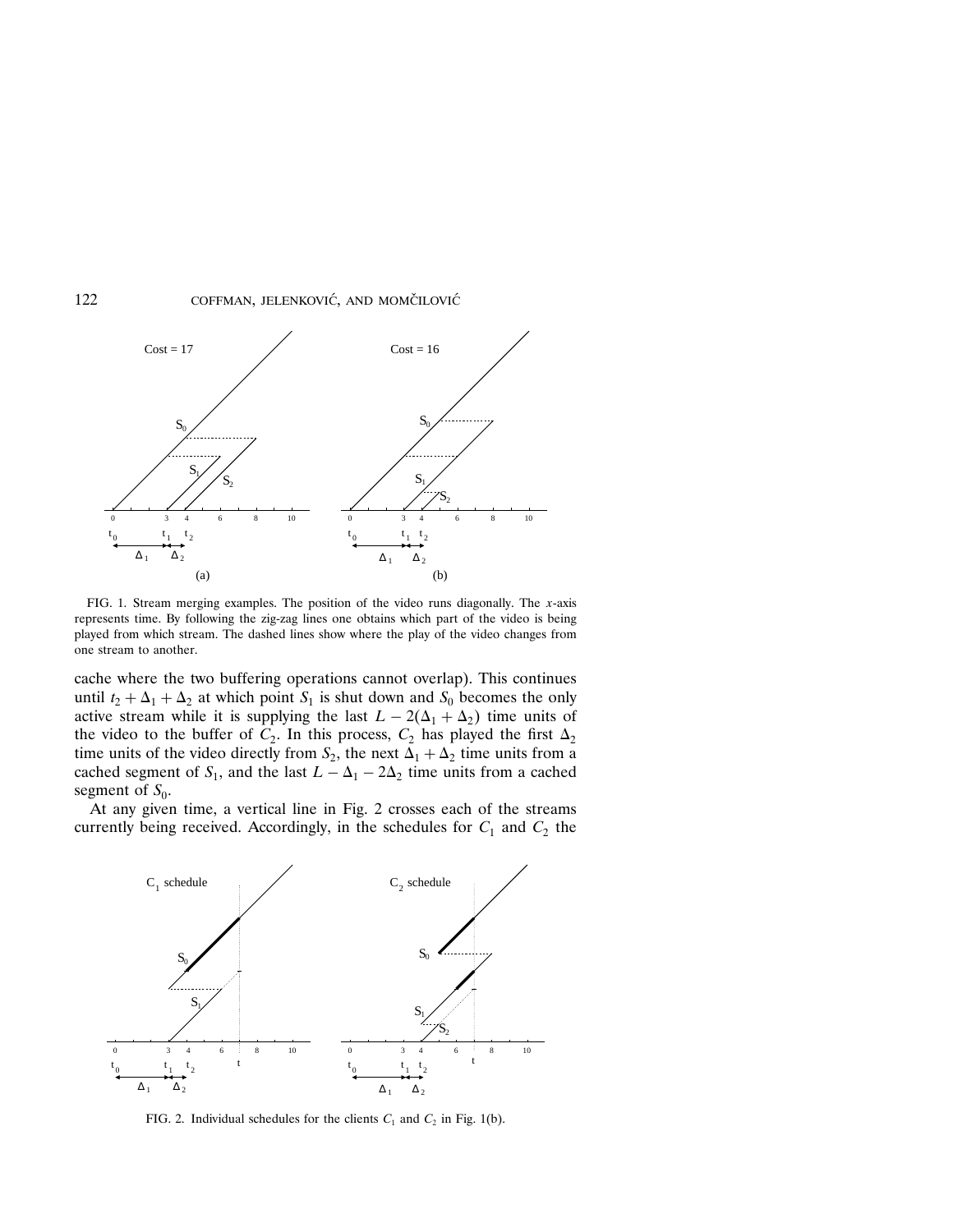bold lines incident to the vertical lines at time  $t$  indicate that the buffer content at time t consists of the corresponding segments of  $S_0$  and  $S_1$ .

Note that, although the streaming at  $C_1$  is the same as that in the first merging example,  $S_1$  does not terminate at time  $t_1 + \Delta_1$  when no longer needed by  $C_1$ ; the media server must still send  $S_1$  to  $C_2$  until  $C_2$  can switch to  $S_0$ , which occurs at  $t_2 + \Delta_1 + \Delta_2$ . Stream  $S_1$  is "extended" in order to facilitate the requirements of  $C_2$ . Without such an extension  $C_2$  would not be in a position to receive all parts of the movie. Note also that the cost (sum of stream durations) of the second merging pattern is 16 compared to 17, the cost of the first pattern. In general, the best merge pattern for an arrival at time  $t$  depends not only on arrival times before  $t$  but also on the arrival times after t. As will become clear in the next section, for this example the solution that our dyadic tree algorithm yields corresponds to Fig. 1(b).

The technique of stream merging originated with Eager et al. [11, 12] as a model of the *pyramid broadcasting* scheme introduced by Viswanathan and Imielinski [36, 37]. This paradigm provides the multicast basis for sharing streams and is built upon the assumption that clients can receive more bandwidth than they need for play-out. The skyscraper broadcasting scheme [15, 22, 31] is another example of these new techniques. A number of related techniques go under the names of batching [1, 9, 10], patching [6, 16, 21], tapping  $[7, 8]$ , and piggy-backing  $[2, 18, 19, 29]$  and the general problem has several parameters and useful performance metrics. Other parameters include delay guarantees, receiving bandwidth, server bandwidth, and buffer size [5, 13–15, 17, 20, 23–27, 30–35]. The maximum number of streams is another metric that is of greater interest in certain circumstances. In this setting, the algorithm of this paper has the properties:

• It is on-line; i.e., the media server does not know arrival times in advance.

• It gives a zero-delay guarantee; i.e., all video requests are satisfied immediately.

• It restricts the number of streams being received by a client at any one time to at most two—the receive-two model.

• The buffer size can accommodate up to half of the video.

The last two assumptions are justified in the papers by Bar-Noy and Ladner [3, 4], which supply the primary motivation for the work here. In particular, most of the improvement of merging streams is already present in the receive-two model. The  $L/2$  buffer size limit comes about because our algorithm does not attempt merging with an existing stream that is already at least half over. As Bar-Noy and Ladner argue, this convenience does not lead to increased average cost even for only moderately large arrival rates.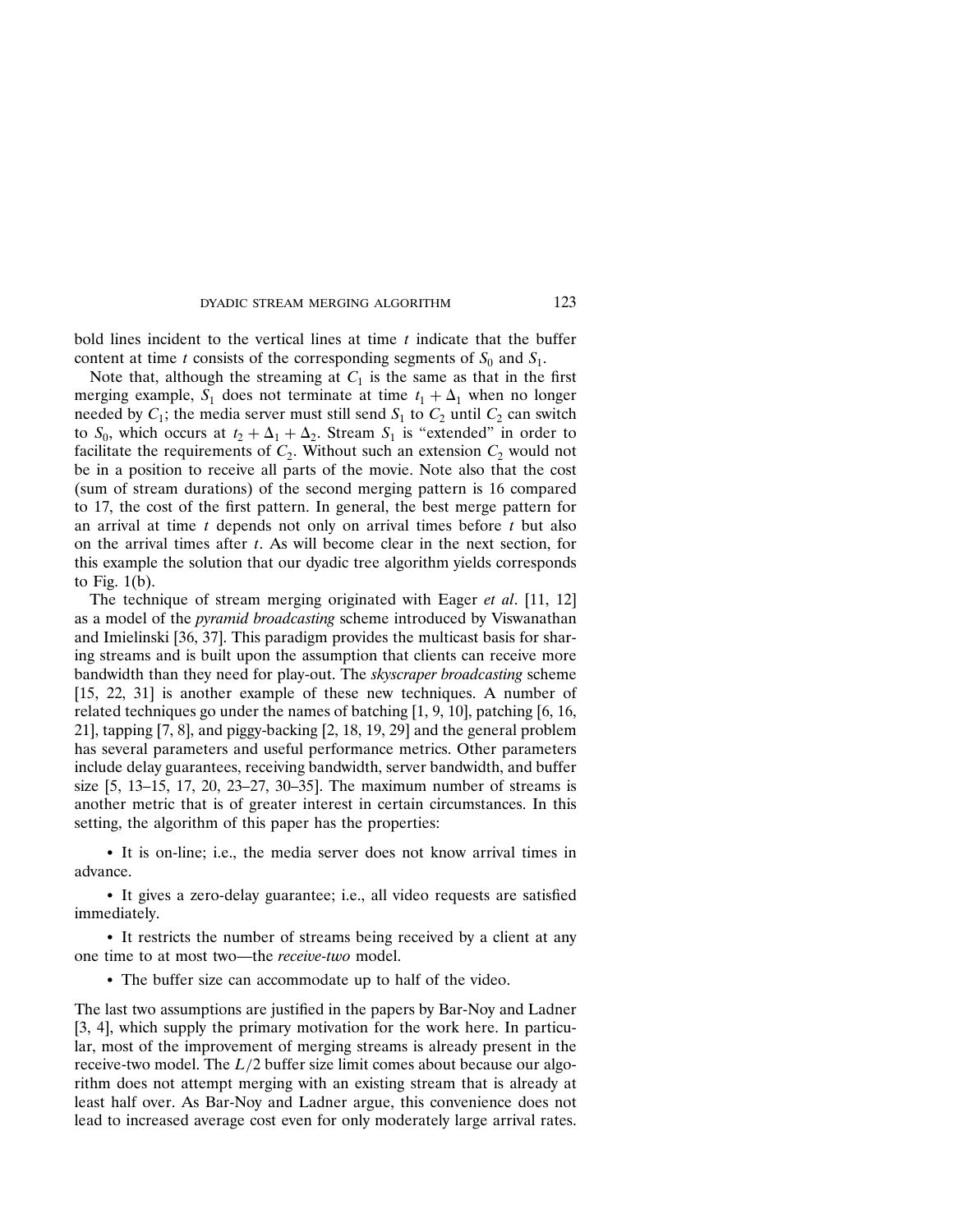For further discussion of the literature on stream merging, we refer the reader to the mini-survey of [3].

Many excellent numerical/experimental studies have appeared in the stream-merging literature, but the absence of mathematical foundations has stood out, at least until the work in [3, 4], which focuses on competitive, or worst-case, analysis. Here, we give what appears to be the first rigorous average-case analysis of a near-optimal algorithm.

The paper is organized as follows. In Section 2 we present the *dyadic tree* algorithm and state our main results. Section 3 contains numerical experiments that verify the algorithm's performance and conclusions. The proofs of the main results can be found in Section 4.

## 2. ALGORITHM AND RESULTS

The problem of stream merging can be posed as a problem on trees (see [3, 4]). A *merge tree* is a representation of a stream merging diagram, such as those shown in Fig. 1. Each stream of the merging diagram corresponds to a node in the associated merge tree. Thus, the number of nodes in the merge tree is equal to the number of requests placed with the server, i.e., the number of clients. If stream  $S_i$  is merged directly to an earlier starting stream  $S_i$ , then the node associated with  $S_i$  is a child of the node associated with  $S_i$ . It is convenient to label the nodes with the arrival times of the corresponding streams.

A root stream is merged with no other stream; i.e., it is the root in a merge tree. The length of the root stream is always the full length of the video, L. The start rule below provides a simple way to determine which streams are roots; i.e. it defines a sequence of merge trees. Let  $t_0, t_1, \ldots$  be the stream starting times.

Start Rule. Node  $t_0$  is a root. If  $t_i$  is a root, then  $t_j = \inf\{t_k : t_k \ge t_i +$  $L/2$  is a root.

In other words, the start rule says that a node will be in a given tree only if the root stream of that tree started less the  $L/2$  time units ago. As noted earlier, this constraint simplifies the algorithmics; there is a sacrifice in efficiency, but only when traffic is low. For example, suppose that we have a root stream starting at time  $t_0$  and an arrival at time  $t_1$  with  $t_0 + L/2 < t_1 \leq$  $t_0 + L$ . If  $t_1$  is made a descendant of  $t_0$ , then no other node arriving after  $t_0 + L$  can be merged with  $t_1$  without extending its length to L. Hence, some gain is achieved only if there are no arrivals in the interval  $(t_0 + L, 2t_1 - t_0)$ . However, this is an unlikely scenario under high traffic load.

When the arrivals are Poisson, the sequence of merge trees becomes a renewal process. This fact allows us to focus our analysis on a single merge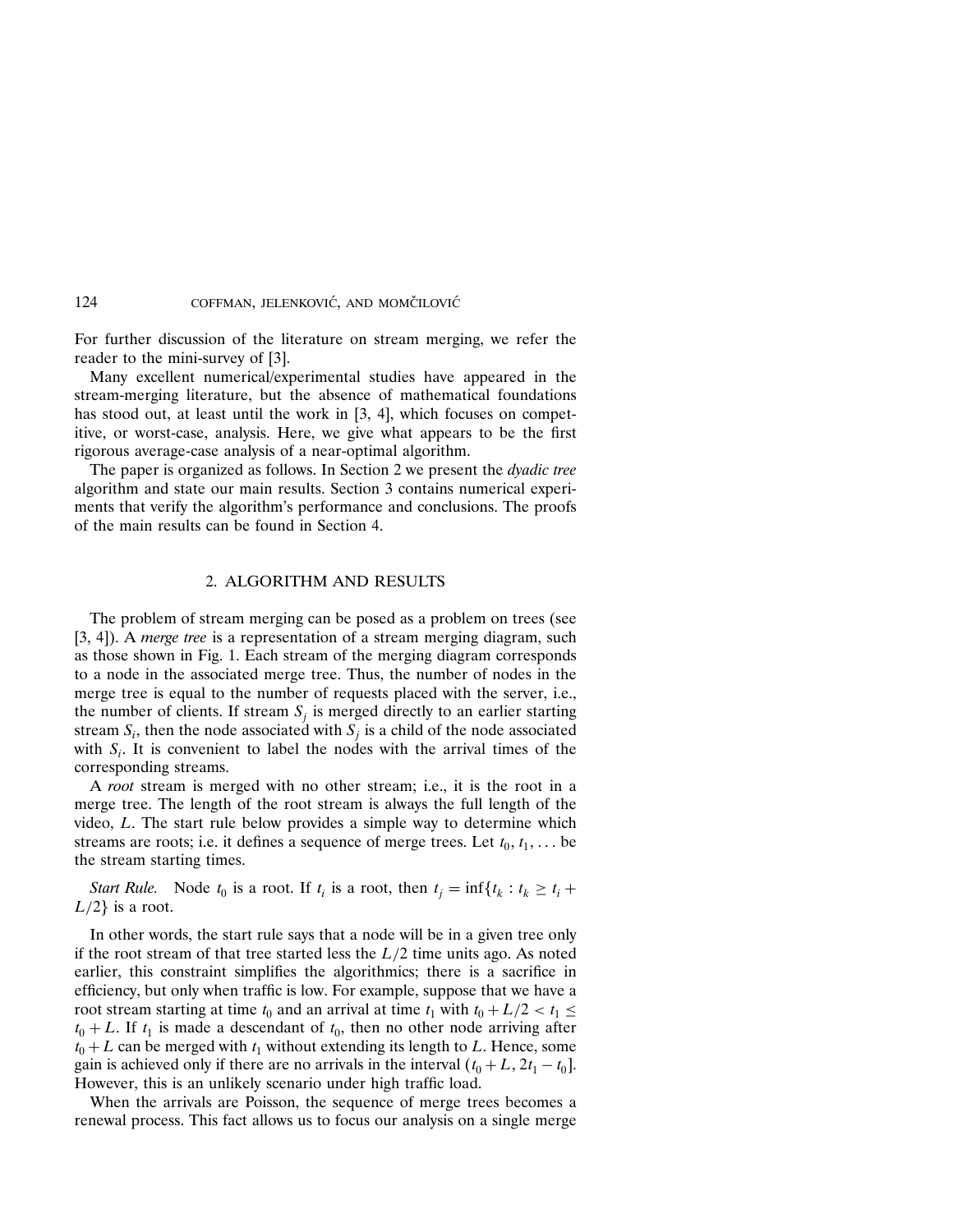tree rooted at  $t_0$ . Let  $\{t_n\}_{n=0}^{\infty}$  be a sample path of a Poisson process with rate  $\lambda$  on the non-negative reals, and assume for convenience that  $t_0 = 0$ . The total length of all streams in a merge tree is defined as

$$
T \equiv T(L, \lambda) := \sum_{n=0}^{\infty} l_n \mathbf{1} \{ t_n < L/2 \},\tag{1}
$$

where  $l_n$  denotes the length of the stream initiated by the arrival at time  $t_n$ ; the indicator function  $1\{A\}$  is equal to 1 if A is true and is equal to 0 otherwise. By definition  $l_0 = L$ . The quantity T will measure the effectiveness of stream merging algorithms.

Our new stream merging algorithm is implicit in the following algorithm for constructing merge trees from a given root.

THE DYADIC TREE ALGORITHM. The input is a sequence of  $n > 0$ arrival times  $t_0, \ldots, t_n$  with  $t_0 = 0$ , and the output is a tree of *n* nodes. The arrival at time 0 determines the root. To find the children of the root, first divide the interval  $[0, L/2)$  into dyadic subintervals  $I_i = [2^{-i-1}L, 2^{-i}L)$ with lengths  $2^{-i-1}L$ ,  $i = 1, 2, \ldots$ , as shown in Fig. 3. If  $I_i$  contains at least one arrival time, then  $t_{(i)}$  denotes the earliest such time; otherwise,  $t_{(i)} = 0$ . Each  $t_{(i)} > 0$  is made a child of the root. Then for each  $t_{(i)} > 0$ , the algorithm is applied recursively to the interval  $[t_{(i)}, 2^{-i}L)$  to determine the subtree rooted at  $t_{(i)}$ .

It is not difficult to verify that this algorithm can be formulated as an on-line algorithm, as we show at the end of this section. In particular, the decision as to where a node  $t_i$  should be attached to an existing tree is unaffected by arrivals after time  $t_i$ . The following theorem gives our first result, a uniform bound on total stream length. We postpone the proof until Section 4. Throughout the paper we use log to denote  $log<sub>2</sub>$ .

THEOREM 2.1. The total cost of the dyadic tree algorithm satisfies

$$
\frac{1}{4}L\log(\lambda L) - \frac{1}{4}L \leq \mathbb{E}T(L,\lambda) \leq \frac{3}{4}L|\log(\lambda L)| + 3L.
$$

Furthermore, it can be shown that the upper bound of the preceding theorem is asymptotically tight for large values of  $\lambda L$ . A detailed proof of the next theorem is given in Section 4.



FIG. 3. Dyadic partition of the interval.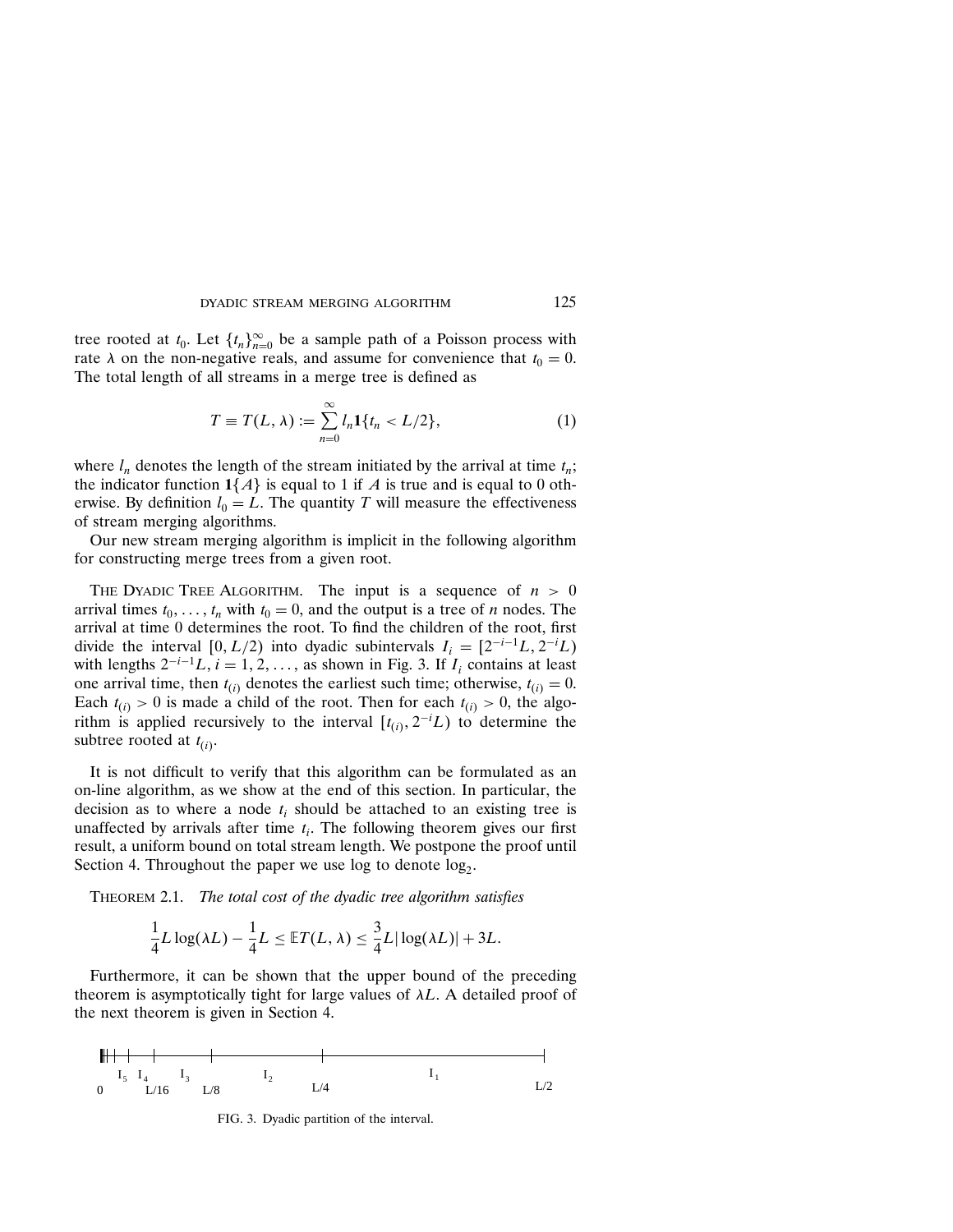Theorem 2.2. The total cost of the dyadic tree algorithm satisfies

$$
\lim_{\lambda L \to \infty} \frac{\mathbb{E} T(L, \lambda)}{L \log(\lambda L)} = \frac{3}{4}.
$$

Observe that, by Theorem 2.2, the long-time ratio of the expected total stream length under the dyadic algorithm to that under an algorithm with no merging is asymptotically equal to  $3 \log(\lambda L)/(2\lambda L)$ .

Here we point out that, by Lemma 1 of [3], the length  $l$  of the non-root stream initiated at time  $t > 0$  is given by

$$
l = 2t_l - t - t_p,\tag{2}
$$

where  $t_p$  is its parent and  $t_l$  is the last stream that merges with it. If t is a leaf then  $t_l = t$ ; i.e.,  $l = t - t_p$ .

In order to consider the worst-case performance we examine a slightly different model. This modification is necessary owing to the fact that in the original model the number of requests in  $[0, L/2)$  is unbounded, so that the worst case performance is meaningless. Let time be slotted and let the video have a length of  $2n$  time slots. We assume that in each of the slots at most one stream can be initiated. According to the start rule a merge tree is being built on  $n$  slots. The total stream length achieves its maximum when a stream is initiated in every time slot. In [4] it is proved that the worst-case performance of the optimal algorithm is  $\Theta(n \log n)$ .

Let  $T(2n)$  denote the total stream length for the worst-case merge tree built on *n* slots,  $0, \ldots, n-1$ . It is easy to show by induction that  $T(n)$ is monotonic in  $n$ ; hence, one can assume that  $n$  is a power of 2. Next, consider two merge trees built on  $n/2$  slots each; i.e.,  $0, \ldots, n/2 - 1$  and  $n/2, \ldots, n-1$ . The key fact is that in these two cases only the lengths of streams initiated in the 0th and  $n/2$ -th slot differ. This follows from the fact that the length of the stream initiated at  $t$  depends only on  $t$  and starting times of the parent stream and the last stream that merges with it (see (2)). In the first case the lengths of streams initiated at  $t = 0$  and  $t = n/2$ are  $2n$  and  $3n/2$ , respectively. In the second case the lengths are equal to *n*. Thus, the difference is  $3n/2$  and one obtains  $T(2n) = 2T(n) + 3n/2$ . The solution to this recurrence has the form  $T(n) = \Theta(n \log n)$ . Thus, the dyadic algorithm is within a constant factor of optimal in the worst case. A more detailed numeric comparison of the dyadic algorithm and the optimal algorithm is made in the next section.

We conclude this section with a straightforward on-line implementation of the algorithm.

On-Line Dyadic Stream Merging. Let S be a stack with push and pop operations defined for triples of numbers  $(t_a, t_r, t_e)$ . Each triple corresponds to a stream:  $t_a$  is the time at which the stream was initiated,  $t_r$  is the time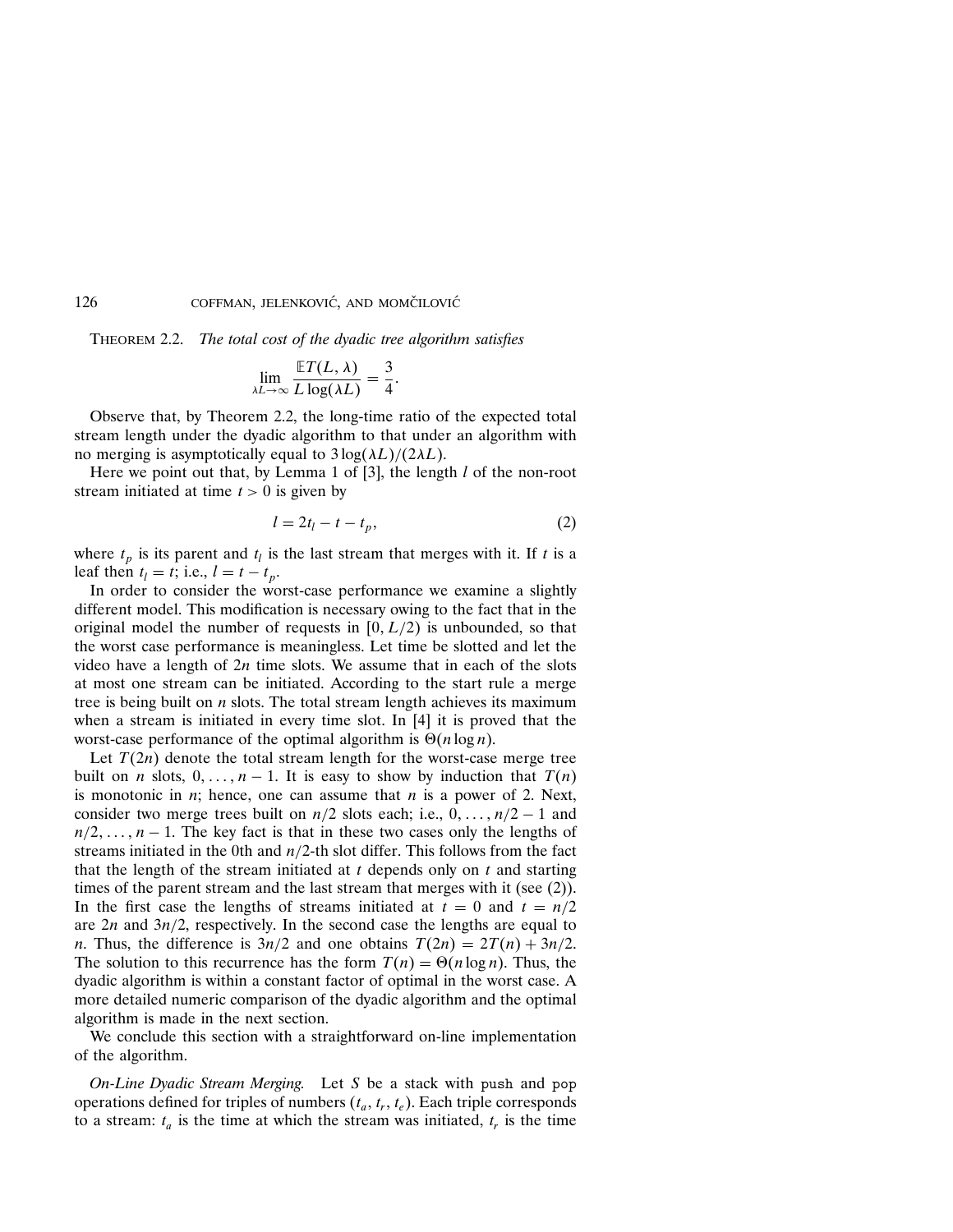after which newly arrived streams will not be allowed to merge with it, and  $t_e$  is the time when the stream terminates.

At time  $t = 0$  push the root triple  $(0, L/2, L)$  onto S. At time  $t < L/2$ of a new request:

1. pop the triples  $(t_a, t_r, t_e)$  from S until  $t_r > t$ ; at this point let  $(\hat{t}_a, \hat{t}_r, \hat{t}_e)$  be the top of the stack,

2. for all but the root triple increase the last component by  $2t - t_e$  –  $t_p$ , where  $t_p$  is the arrival time of the parent of  $(t_a, t_r, t_e)$ .

3. add the new stream to the stack by performing push  $(t, t', 2t - \hat{t}_a)$ , where  $t' = \hat{t}_a + (\hat{t}_r - \hat{t}_a) \max\{2^{-k+1} : 2^{-k}(\hat{t}_r - \hat{t}_a) < t - \hat{t}_a\}$ ; the stream started at t is the child of the stream started at  $\hat{t}_a$ .

This procedure uniquely and explicitly defines the merge tree as well as the stream termination times.

## 3. NUMERICAL RESULTS AND CONCLUSIONS

This section provides a numerical validation of the asymptotic approximation

$$
T' \equiv T'(L, \lambda) := L \log(\lambda L).
$$

The first example investigates the dependency of the total cost on the length of the stream for fixed values of the arrival rate λ. The parameter values are set within the regions that are plausible for real-life systems. In particular, we set  $L = 20i$  min,  $i = 1, ..., 9$ , and plot the ratio  $E/T'$  in Fig. 4, where  $ET$  is obtained by simulating 10,000 trees for each set of values. Points marked with "∘," "+," and "×" correspond to  $\lambda^{-1}$  equal to 5, 20, and 60 s, respectively. Note that for  $(\lambda^{-1}, L) = (60 \text{ s}, 20 \text{ min})$ , the merge tree consists of only 11 nodes on average.

In the second example we fix L and look at  $ET(\lambda, L)$  as a function of the first argument. The simulation results of  $E T/T'$  are plotted in Fig. 5. As in the previous case we simulated 10,000 trees for each point. Values of L are set to 120, 60, and 30 min and are denoted, respectively, by the symbols " $\circ$ ," "+," and " $\times$ ." Using approximation T' with the appropriate multiplicative factor yields excellent engineering estimates for all reasonable values of  $L$  and  $\lambda$ .

Finally, we compare the performance of the dyadic tree algorithm to the performance of the optimal off-line algorithm. The cost of the latter can be determined by a dynamic program (see [2]). Let  $T_{opt}(i, j)$  be the optimal cost of the merge tree for streams initiated at  $0 \le t_i < \cdots < t_j < L/2$ . The optimal merge tree satisfies the preorder traversal property  $[4]$  and, hence,

$$
T_{opt}(0, n) = \min_{1 \le k \le n} \{ T_{opt}(0, k - 1) + T_{opt}(k, n) - (L - 2t_n + t_k + t_0) \}
$$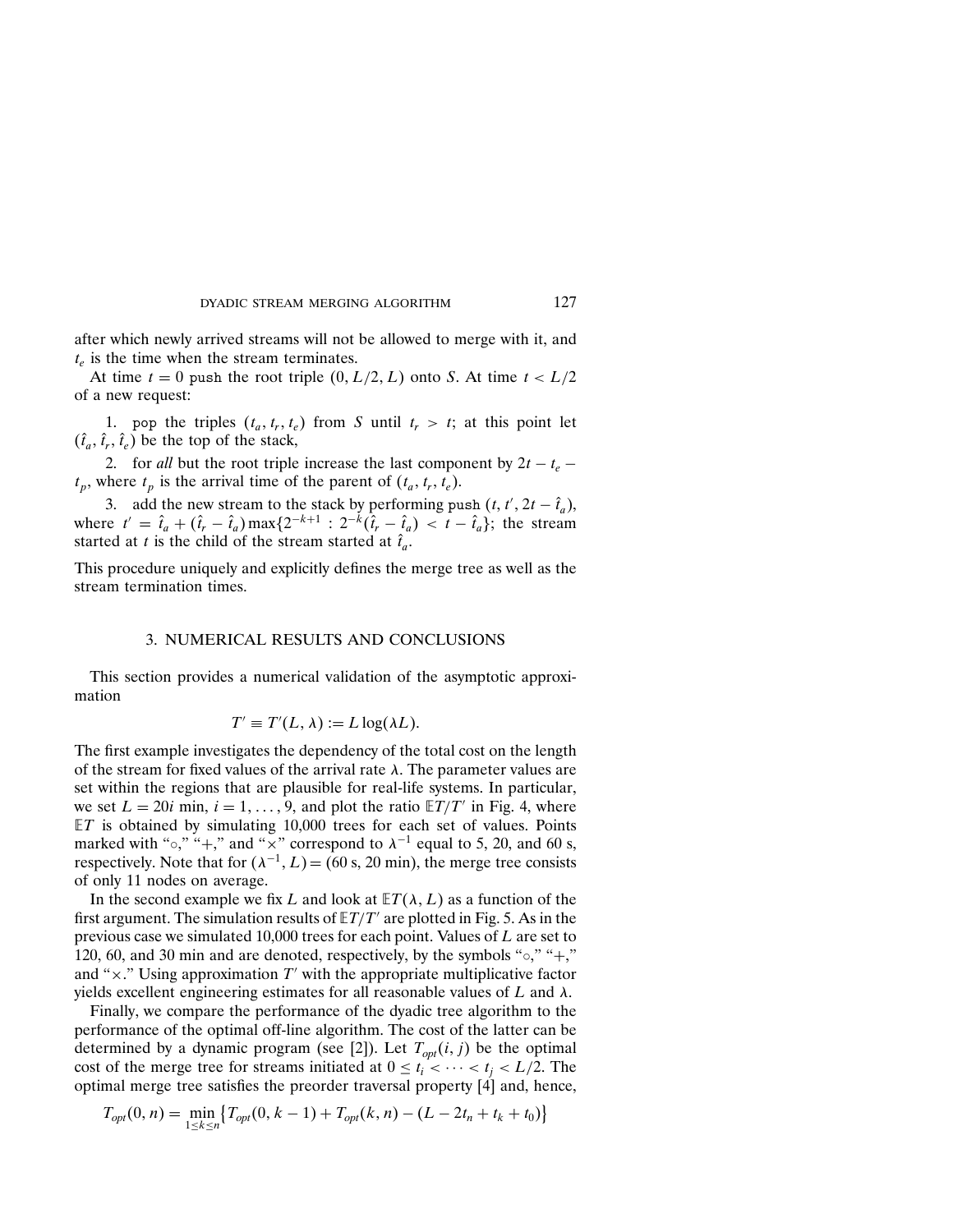

FIG. 4.  $E/T'$  as a function of the stream length for three values of the arrival rate. Expected interarrival times are 5 s ("o"), 20 s ("+"), and 60 s (" $\times$ ").

with  $T_{opt}(i, i) = L$ . The last term represents the gain from a merge of optimal trees rooted at  $t_0$  and  $t_k$ . We used the fact that the length of the stream  $t$  is given by (2).



FIG. 5.  $E T/T'$  as a function of the arrival rate for three values of the stream length. The stream length is set to 120 min ("o"), 60 min ("+"), and 30 min (" $\times$ ").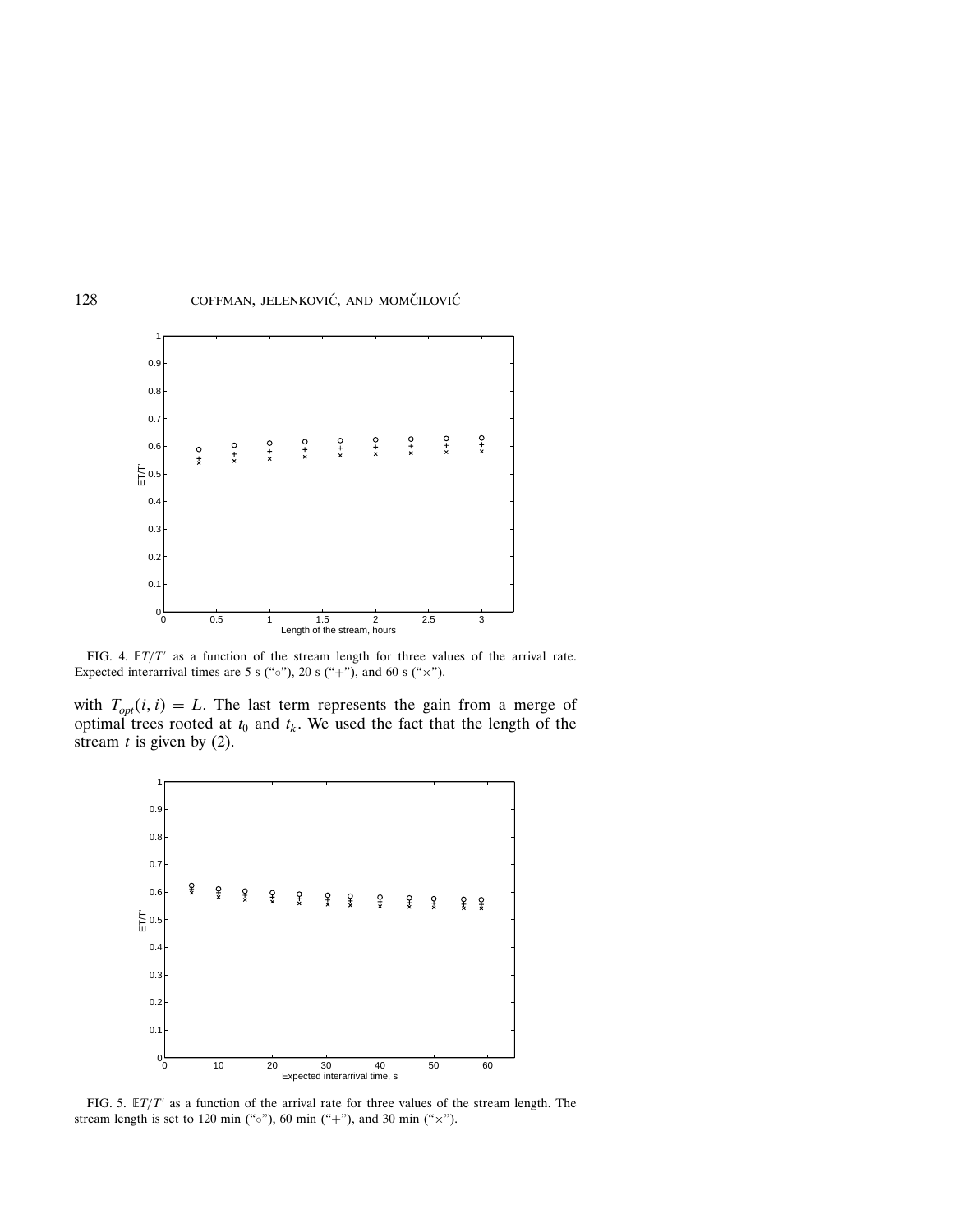

FIG. 6. Performance of the algorithm in comparison with the optimal off-line algorithm. The length of the stream is equal to 2 h.

For numerical comparison, let the length of the video be 2 h and let the value of the expected interarrival time vary from 5 to 60 s in steps of 5 s. For every pair  $(\lambda, L)$  we simulated 1,000 trees and based on that computed the average cost for two algorithms. The increase in expected cost when we used the dyadic tree algorithm instead of the optimal off-line algorithm is rather small as shown in Fig. 6. For all parameter values the increase did not exceed 8%.

In summary, we have been able to prove the tight asymptotic averagecase behavior  $\frac{3}{4}L \log(\lambda L)$  for the dyadic stream merging algorithm and to show in addition that its average-case and worst-case performances are comparable to those of the best on-line algorithms known to date.

### 4. PROOFS

We start by introducing a recursive procedure for labeling the arrival times in [0,  $L/2$ ). For the purposes of the proof these labels replace the  $t_i$ labels. The procedure can be thought of as a function  $\mathscr{E}_L: \mathbf{T} \mapsto \omega$  that maps a set T of arrival times to the space of indices  $\omega$ . Each index  $\omega$  consists of a number of digits equal to the depth of the node in the merge tree that corresponds to the given arrival. In general,  $\omega = \omega_1 \omega_2 \cdots \omega_n$ , where  $\omega_i \in \mathbb{N}$  for  $i = 1, 2, \ldots$ , and the parent of the node labeled  $\omega$  is a node labeled with the prefix  $\omega' = \omega_1 \cdots \omega_{n-1}$ . The algorithm labels the arrivals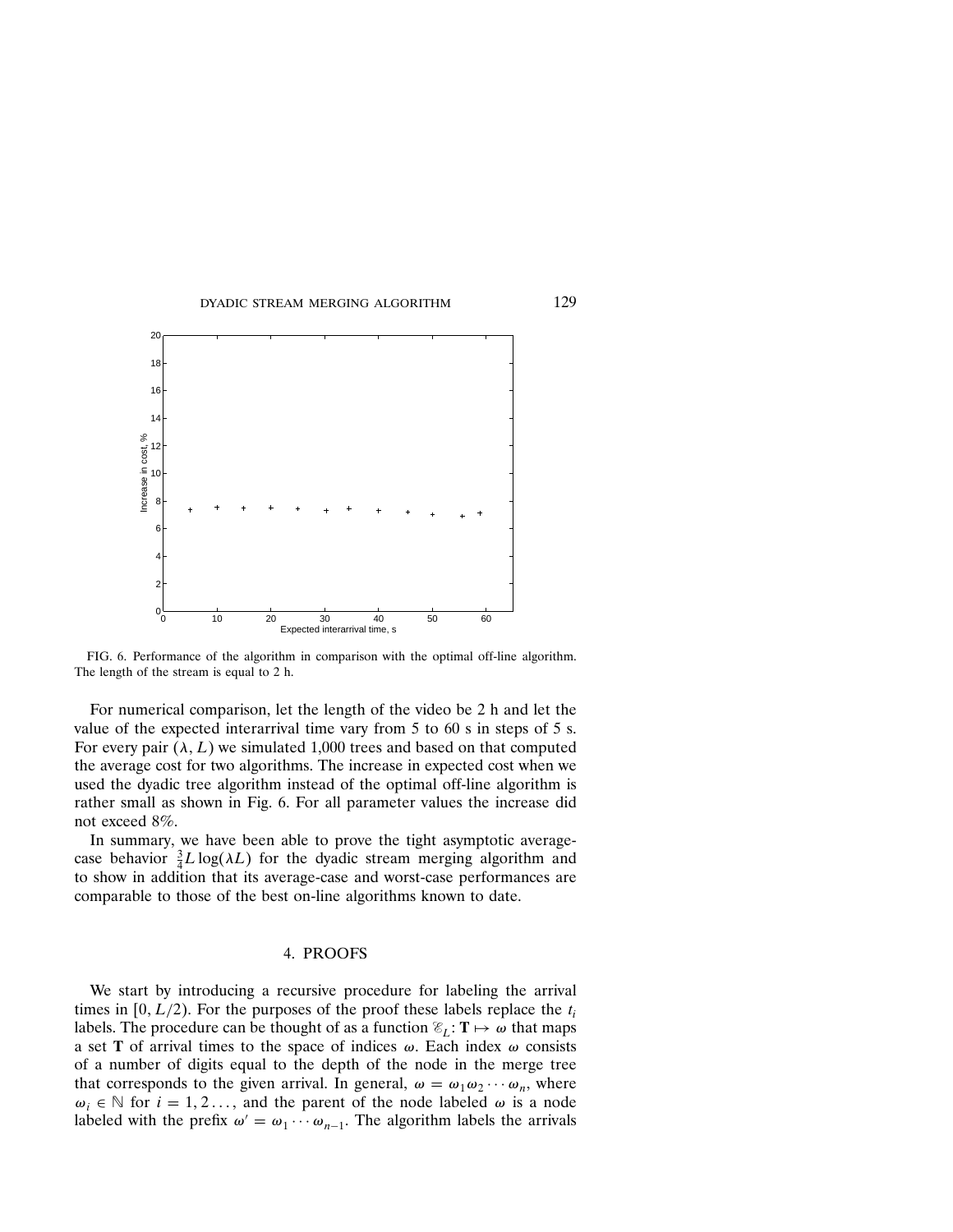

FIG. 7. An illustration of the labeling algorithm. In this example there are seven points that need to be labeled. On the first call of the procedure three points are assigned labels (1, 2, and 4). The recursive algorithm is applied until all points are labeled.

as follows. The interval  $[0, L/2)$  is divided into dyadic intervals in increasing order from the root as shown in Fig. 3. If a point  $t$  is the first point in the subinterval  $I_i$  then its label is i. Label the rest of the points in  $[t, 2^{-i}L)$ recursively by using the parent's label as a prefix for childrens' labels. An example of how the points are labeled is shown in Fig. 7.

## 4.1. Proof of Theorem 2.1

Lower Bound. By applying the above labeling procedure, it is not hard to verify that (1) becomes

$$
T(L,\lambda) = L + \sum_{n=1}^{\infty} l_n \mathbf{1}\{t_n < L/2\} = L + \sum_{n=1}^{\infty} \sum_{\omega = \omega_1 \cdots \omega_n} l_{\omega_1 \cdots \omega_n},\tag{3}
$$

where  $l_{\omega_1\cdots\omega_n}$  is the length of the stream starting at the point labeled  $\omega_1 \cdots \omega_n$ . If for a particular realization of the Poisson process there is no point with label  $\omega_1 \cdots \omega_n$ , then  $l_{\omega_1 \cdots \omega_n} = 0$ .

Next, we estimate the expected values of  $l_{\omega_1\cdots\omega_n}$ . Let  $\eta$ ,  $\{\eta_n\}_{n=1}^{\infty}$  be a set of i.i.d. exponential random variables with mean  $\lambda^{-1}$ , and consider first the streams that are children of the root, i.e., the streams whose indices consist of a single digit. Given that, for a particular realization of the Poisson process, there exists a stream with label  $\omega_1$ , its length must be at least  $2^{-\omega_1}L/2$  according to (2). Therefore,

$$
l_{\omega_1} \ge \frac{L/2}{2^{\omega_1}} \mathbf{1} \bigg\{ \exists n : \frac{L/2}{2^{\omega_1}} \le t_n < \frac{L/2}{2^{\omega_1+1}} \bigg\}
$$
  
 
$$
\ge \left( \frac{L/2}{2^{\omega_1}} - \inf \left\{ t_n - \frac{L/2}{2^{\omega_1}} : t_n > \frac{L/2}{2^{\omega_1}} \right\} \right)^+,
$$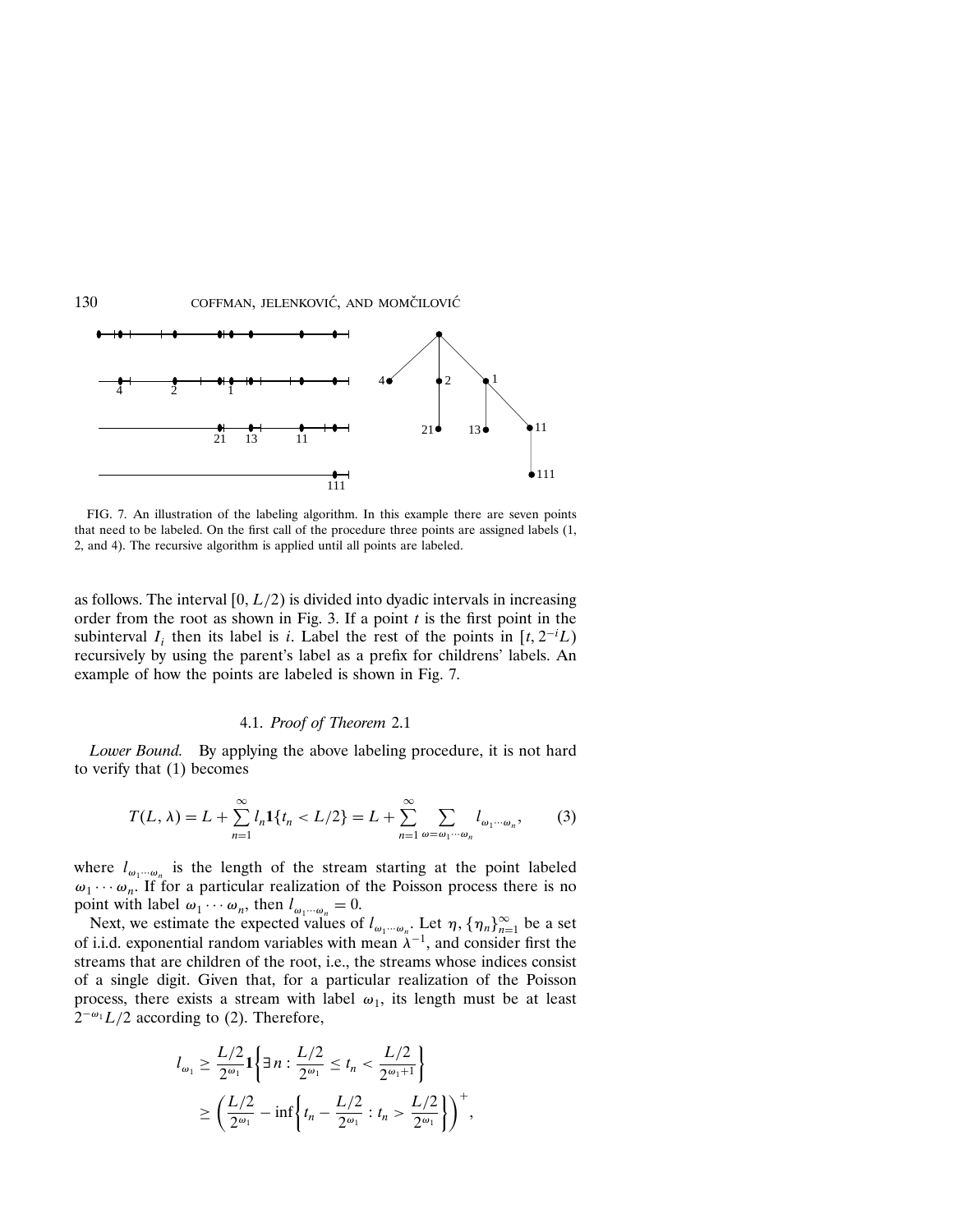where  $(\cdot)^+$  = max $(\cdot, 0)$ . After taking into account the memoryless property of the Poisson process, we conclude that

$$
\mathbb{E} l_{\omega_1} \geq \mathbb{E} \bigg( \frac{L/2}{2^{\omega_1}} - \eta_1 \bigg)^+.
$$

A node with label of form  $\omega_1 \omega_2$  is a child of the node with label  $\omega_1$ . Considering the preceding inequality, the recursive nature of the merging algorithm, and the size of the problem in which node  $\omega_1$  is the root one obtains

$$
\mathbb{E} l_{\omega_1\omega_2} \geq \mathbb{E} \left( \frac{\left( \frac{L/2}{2^{\omega_1}} - \eta_1 \right)^+}{2^{\omega_2}} - \eta_2 \right)^+ = \mathbb{E} \left( \frac{L/2}{2^{\omega_1 + \omega_2}} - \eta_2 - \frac{\eta_1}{2^{\omega_2}} \right)^+.
$$

The recursive structure of the merging algorithm shows that for a stream with an arbitrary index  $\omega_1 \omega_2 \cdots \omega_n$ ,

$$
\mathbb{E}I_{\omega_1\cdots\omega_n}\geq \mathbb{E}\bigg(\frac{L/2}{2^{\omega_1+\cdots+\omega_n}}-\eta_n-\sum_{i=1}^{n-1}\frac{\eta_i}{2^{\omega_{i+1}+\cdots+\omega_n}}\bigg)^+
$$

with the understanding that the sum in the above expression is equal to zero if  $n = 1$ . If  $W := \sum_{i=0}^{\infty} \eta_i 2^{-i}$  then for all n and  $x \ge 0$ 

$$
\mathbb{P}[W>x]\geq \mathbb{P}\bigg[\eta_n+\sum_{i=1}^{n-1}\frac{\eta_i}{2^{\omega_{i+1}+\cdots+\omega_n}}>x\bigg]
$$

and, hence, the expected value of an individual stream length is further lower bounded by

$$
\mathbb{E}I_{\omega_1\cdots\omega_n} \ge \mathbb{E}\bigg(\frac{L/2}{2^{\omega_1+\cdots+\omega_n}}-W\bigg)^+.
$$
 (4)

Now observe that the number of indices with a digit sum equal to k is  $2^{k-1}$ ; i.e.,

$$
\sum_{n=1}^{\infty} \sum_{\omega = \omega_1 \cdots \omega_n} \mathbf{1} \left\{ \sum_{i=1}^{n} \omega_i = k \right\} = 2^{k-1},\tag{5}
$$

since the above sum is equal to the number of ways one can partition a set of cardinality k. Rearrange the sum in  $(3)$ , use the bound  $(4)$ , and apply (5) to find

$$
\mathbb{E}T(L,\lambda) = L + \sum_{k=1}^{\infty} \sum_{\sum \omega_i = k} \mathbb{E}l_{\omega_1 \cdots \omega_n}
$$
  
\n
$$
\geq L + \sum_{k=1}^{\infty} 2^{k-1} \mathbb{E} \left( \frac{L/2}{2^k} - W \right)^{+}
$$
  
\n
$$
\geq L + \sum_{k=1}^{\infty} 2^{k-1} \left( \frac{L/2}{2^k} - \frac{2}{\lambda} \right)^{+},
$$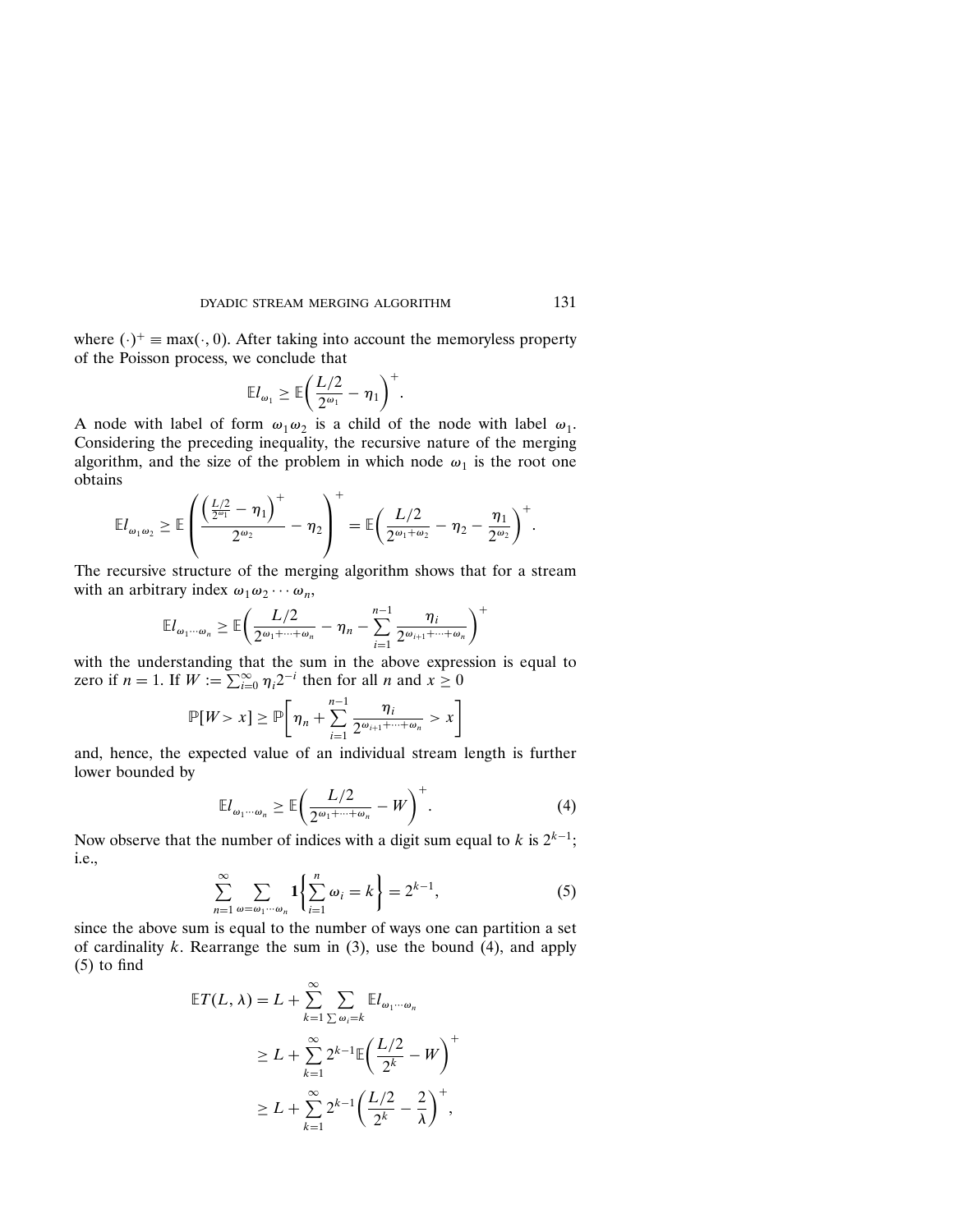where the last step follows from Jensen's inequality. Finally, simple manipulations of the preceding bound yield

$$
\mathbb{E}T(L,\lambda) \ge L + \frac{L}{4} \sum_{k=1}^{\infty} \left(1 - \frac{2^{k+2}}{\lambda L}\right)^{+}
$$
  

$$
= L + \frac{L}{4} \sum_{k=1}^{\lfloor \log \frac{\lambda L}{4} \rfloor} \left(1 - \frac{2^{k+2}}{\lambda L}\right)
$$
  

$$
= L + \frac{L}{4} \left[ \log \frac{\lambda L}{4} \right] - \frac{2}{\lambda} \sum_{k=0}^{\lfloor \log \frac{\lambda L}{4} \rfloor - 1} 2^{k}
$$
  

$$
\ge \frac{L}{4} \log(\lambda L) - \frac{L}{4},
$$

from which we conclude that the lower bound holds.

Upper Bound. Consider the streams that are children of the root. For such streams we have by (2)

$$
l_{\omega_1} \le 3\frac{L/2}{2^{\omega_1}}.\tag{6}
$$

The inequality is tight when there is an arrival right after time  $2^{-\omega_1}L/2$  and an arrival just before time  $2^{-\omega_1}L$ . Next we examine the streams that can be reached from the root in exactly two steps. An upper bound on their length is

$$
l_{\omega_1\omega_2} \le 3\left(\frac{\frac{L/2}{2^{\omega_1}} - \inf\{t_n - \frac{L/2}{2^{\omega_1}} : t_n > \frac{L/2}{2^{\omega_1}}\}}{2^{\omega_2}}\right)^+, \tag{7}
$$

whereupon the memoryless property of the Poisson process gives

$$
\mathbb{E}l_{\omega_1\omega_2}\leq 3\mathbb{E}\bigg(\frac{L/2}{2^{\omega_1+\omega_2}}-\frac{\eta_2}{2^{\omega_2}}\bigg)^+.
$$

Note that (6) and (7) are of the same form. In the first inequality the size of the problem is  $L/2$  while in the second the size is  $(2^{-\omega_1}L/2 - \inf\{t_n 2^{-\omega_1}L/2$ :  $t_n > 2^{-\omega_1}L/2$ }<sup>+</sup>. Since the merging algorithm is recursive, for streams that have depth  $n > 2$  in the merge tree one can conclude that

$$
\mathbb{E}l_{\omega_1\cdots\omega_n} \leq 3\mathbb{E}\left(\frac{L/2}{2^{\omega_1+\cdots+\omega_n}} - \sum_{i=2}^n \frac{\eta_i}{2^{\omega_i+\cdots+\omega_n}}\right)^+
$$
  

$$
\leq 3\mathbb{E}\left(\frac{L/2}{2^{\omega_1+\cdots+\omega_n}} - \frac{\eta}{2^{\omega_n}}\right)^+.
$$
 (8)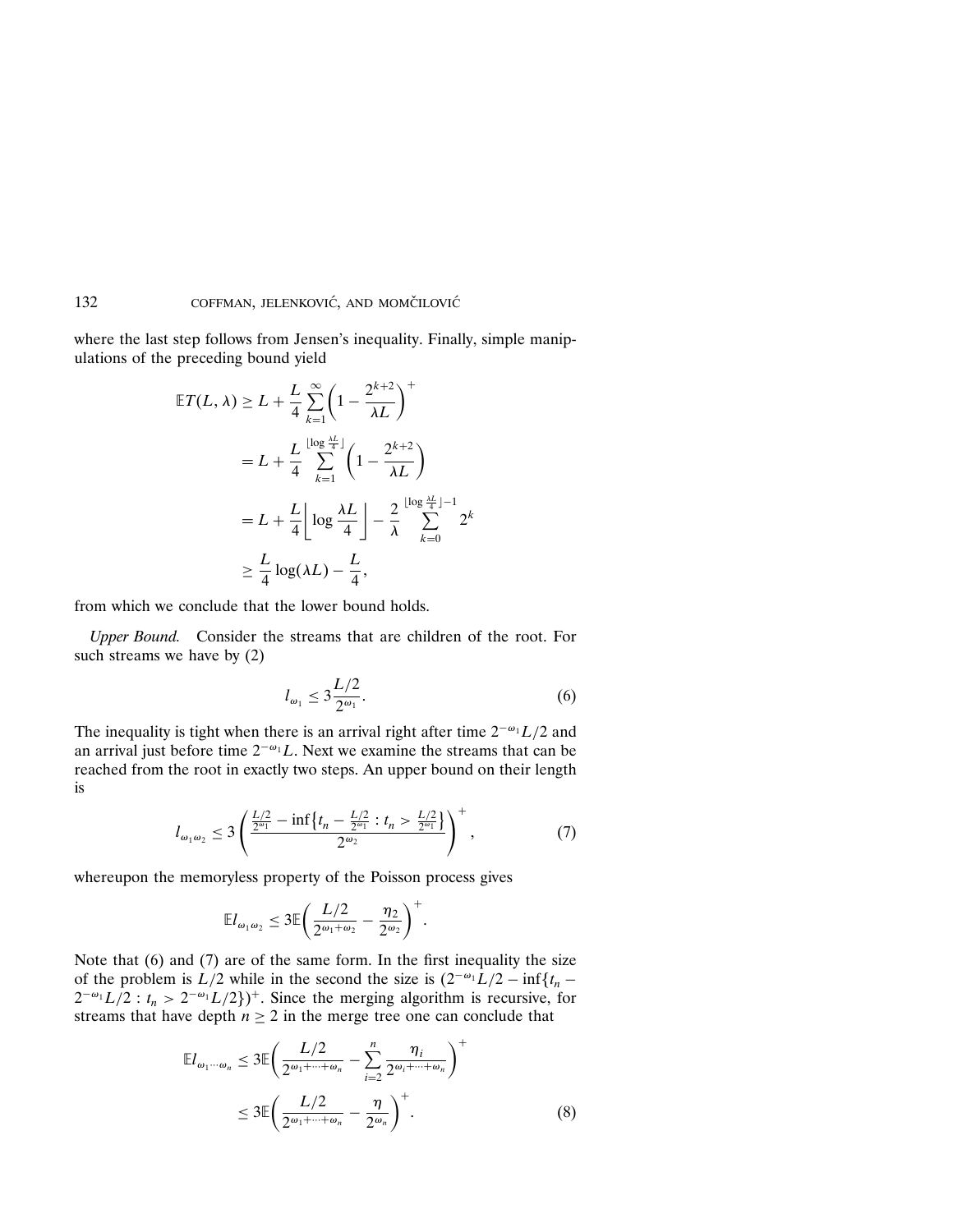Recall (5) in order to verify that the number of indices with the digit sum k and last digit i is equal to  $2^{k-i-1}$ ; i.e., for  $1 \le i \le k-1$ 

$$
\sum_{n=2}^{\infty} \sum_{\omega=\omega_1\cdots\omega_n} \mathbf{1}\left\{\sum_{j=1}^n \omega_j = k, \omega_n = i\right\} = 2^{k-i-1}.\tag{9}
$$

The length of the root stream is always  $L$  so  $(3)$ ,  $(6)$ ,  $(8)$ , and  $(9)$  yield

$$
\mathbb{E}T(L,\lambda) = L + \sum_{\omega_1=1}^{\infty} \mathbb{E}I_{\omega_1} + \sum_{k=2}^{\infty} \sum_{\omega_n=1}^{k-1} \mathbb{E}I_{\omega_1\cdots\omega_n} \mathbf{1} \left\{ \sum_{j=1}^{n} \omega_j = k \right\}
$$
  

$$
\leq L + 3 \sum_{k=1}^{\infty} \frac{L/2}{2^k} + 3 \sum_{k=2}^{\infty} \sum_{i=1}^{k-1} 2^{k-i-1} \mathbb{E} \left( \frac{L/2}{2^k} - \frac{\eta}{2^i} \right)^{+}
$$
  

$$
\leq \frac{5}{2}L + \frac{3}{4}L \sum_{k=2}^{\infty} \sum_{i=1}^{k-1} 2^{-i} \mathbb{E} \left( 1 - \eta \frac{2^{k+1-i}}{L} \right)^{+}.
$$

A simple computation shows that  $\mathbb{E}(1 - \eta)^+ = 1 - \lambda^{-1}(1 - \exp(-\lambda))$ ; therefore, by changing the order of summation and setting  $m = k + 1 - i$  one obtains

$$
\mathbb{E}T(L,\lambda) \leq \frac{5}{2}L + \frac{3}{4}L\sum_{k=2}^{\infty}\sum_{i=1}^{k-1}2^{-i}\left(1 - \frac{2^{k+1-i}}{\lambda L}\left[1 - e^{-\lambda L2^{-k-1+i}}\right]\right)
$$
  

$$
= \frac{5}{2}L + \frac{3}{4}L\sum_{i=1}^{\infty}\sum_{m=2}^{\infty}2^{-i}\left(1 - \frac{2^m}{\lambda L}\left[1 - e^{-\lambda L2^{-m}}\right]\right)
$$
  

$$
= \frac{5}{2}L + \frac{3}{4}L\sum_{m=2}^{\infty}\left(1 - 2^{m-\log(\lambda L)}\left[1 - e^{-2^{-m+\log(\lambda L)}}\right]\right).
$$
 (10)

Finally, straightforward but tedious calculations show that

$$
\sum_{j=1}^{\infty} \left( 1 - 2^{j} \left[ 1 - e^{-2^{-j}} \right] \right) \le 1/2
$$

which in conjunction with bound (10) and the monotonicity of the function  $1 - 2^{x}(1 - e^{-2^{-x}})$  yields

$$
\mathbb{E}T(L,\lambda) \leq \frac{5}{2}L + \frac{3}{4}L \sum_{j=2-\lceil|\log(\lambda L)|\rceil}^{\infty} (1 - 2^{j}[1 - e^{-2^{-j}}])
$$
  

$$
\leq \frac{5}{2}L + \frac{3}{8}L + \frac{3}{4}L \sum_{j=2-\lceil|\log(\lambda L)|\rceil}^{\infty} 1
$$
  

$$
\leq \frac{3}{4}L|\log(\lambda L)| + \frac{23}{8}L.
$$

This concludes the proof.  $\blacksquare$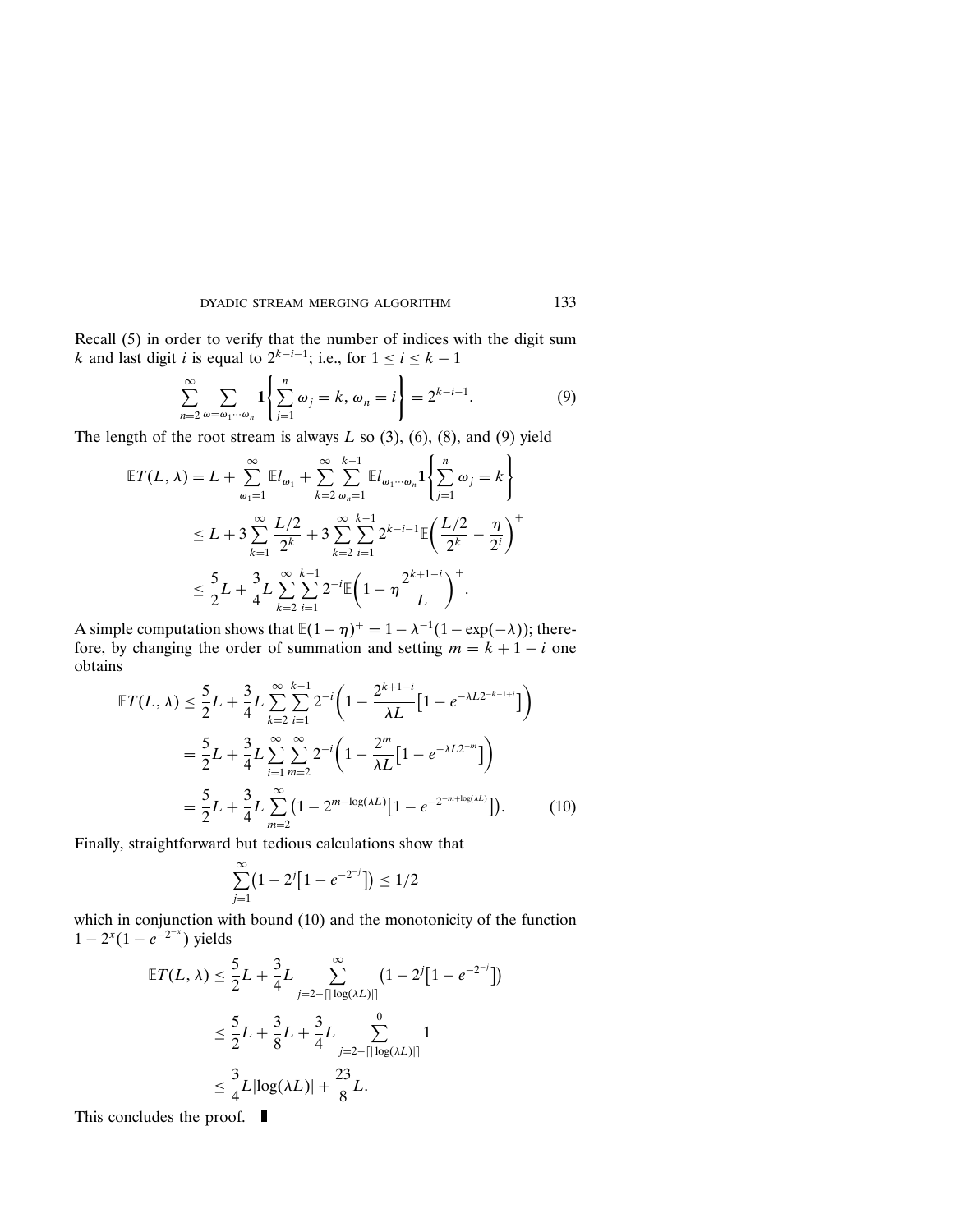## 4.2. Proof of Theorem 2.2

The upper bound is a direct consequence of Theorem 2.1. Below we provide the proof of the lower bound. Let  $P_{\epsilon} \equiv P(\lambda, \epsilon) := 1 - e^{-\lambda \epsilon}$  denote the probability of having at least one Poisson arrival in an interval of length  $\epsilon$ . By conditioning on an arrival in both  $(2^{-\omega_1-1}L, 2^{-\omega_1-1}L + \epsilon)$  and  $(2^{-\omega_1}L - \epsilon, 2^{-\omega_1}L)$  one obtains from (2)

$$
\mathbb{E}l_{\omega_1}\geq P_{\epsilon}^2\bigg(\frac{3L/2}{2^{\omega_1}}-3\epsilon\bigg)^+.
$$

Extending the above reasoning to the streams with two-digit labels yields a lower bound on their expected lengths

$$
\mathbb{E} l_{\omega_1\omega_2} \ge P_\epsilon^3 \bigg( \frac{3L/2}{2^{\omega_1+\omega_2}} - \frac{3\epsilon}{2^{\omega_2}} - 3\epsilon \bigg)^+.
$$

In the above inequality we conditioned on the position of the stream  $\omega_1 \omega_2$ , its parent and the last stream that will merge to it. Due to the recursive structure of the algorithm, for a stream with an arbitrary label  $\omega_1 \cdots \omega_n$  the lower bound has the following form

$$
\mathbb{E}I_{\omega_1\cdots\omega_n} \ge P_{\epsilon}^{n+1} \bigg( \frac{3L/2}{2^{\omega_1+\cdots+\omega_n}} - \sum_{i=2}^n \frac{3\epsilon}{2^{\omega_2+\cdots+\omega_n}} - 3\epsilon \bigg)^+
$$

$$
\ge P_{\epsilon}^{n+1} \bigg( \frac{3L/2}{2^{\omega_1+\cdots+\omega_n}} - 6\epsilon \bigg)^+.
$$

Next, the preceding inequality, (1), and (5) result in

$$
\mathbb{E}T \geq \sum_{k=1}^{\infty} 2^{k-1} P_{\epsilon}^{k+1} \left( \frac{3L/2}{2^k} - 6\epsilon \right)^{+}
$$
  

$$
\geq \sum_{k=1}^{\lfloor \log(\lambda L) \rfloor} P_{\epsilon}^{k+1} \left( \frac{3L}{4} - 3\epsilon 2^k \right)
$$
  

$$
\geq \frac{3}{4} P_{\epsilon}^{\log(\lambda L) + 1} L \lfloor \log(\lambda L) \rfloor - 6\epsilon \lambda L.
$$

Finally, setting  $\epsilon = \lambda^{-1} \log \log(\lambda L)$  and using  $\log e > 1$  yield

$$
\lim_{\lambda L \to \infty} P_{\epsilon}^{\log(\lambda L)} = \lim_{\lambda L \to \infty} \left(1 - e^{-\log \log(\lambda L)}\right)^{\log(\lambda L)} = 1
$$

and, therefore,

$$
\frac{T}{L \log(\lambda L)} \ge \frac{3}{4} P_{\epsilon}^{\log(\lambda L) + 1} \frac{\lfloor \log(\lambda L) \rfloor}{\log(\lambda L)} - 6 \frac{\log \log(\lambda L)}{\log(\lambda L)} \longrightarrow \frac{3}{4}
$$
  
as  $\lambda L \to \infty$ .

This concludes our proof.  $\blacksquare$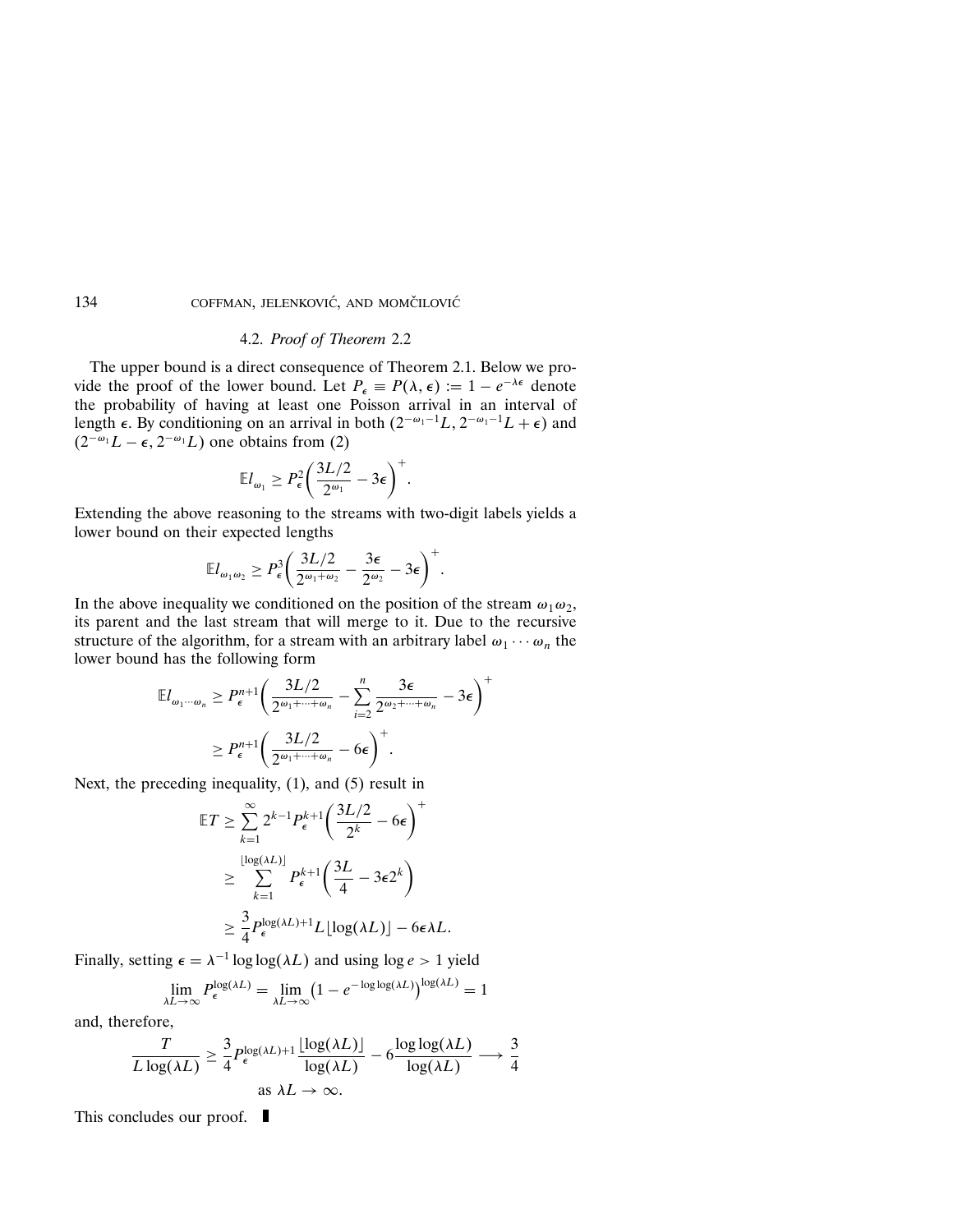#### ACKNOWLEDGMENT

The authors thank the anonymous reviewer for helpful comments.

#### REFERENCES

- 1. C. C. Aggarwal, J. L. Wolf, and P. S. Yu, On optimal batching policies for video-on-demand storage servers, in "Proceedings of the IEEE International Conference on Multimedia Computing and Systems (ICMCS '96)," 1996.
- 2. C. C. Aggarwal, J. L. Wolf, and P. S. Yu, On optimal piggyback merging policies for videoon-demand systems, in "Proceedings of the ACM SIGMETRICS Conference on Measurement and Modeling of Computer Systems (SIGMETRICS '96), pp. 200–209, 1996.
- 3. A. Bar-Noy and R. Ladner, Competitive on-line stream merging algorithms for mediaon-demand, available at http://www.cs.washington.edu/homes/ladner/papers.html. A conference version appeared in "Proceedings of SODA '01," 2000.
- 4. A. Bar-Noy and R. Ladner, Efficient algorithms for optimal stream merging for mediaon-demand, available at http://www.cs.washington.edu/homes/ladner/papers.html.
- 5. Y. Cai and K. A. Hua, An efficient bandwidth-sharing technique for true video on demand systems, in "Proceedings of the 7th ACM International Multimedia Conference (MUL-TIMEDIA '99)," pp. 211–214, 1999.
- 6. Y. Cai, K. A. Hua, and K. Vu, Optimizing patching performance, in "Proceedings of the IS&T/SPIE Conference on Multimedia Computing and Networking (MMCN '99)," pp. 204–215, 1999.
- 7. S. W. Carter and D. D. E. Long, Improving video-on-demand server efficiency through stream tapping, in "Proceedings of the 6th International Conference on Computer Communication and Networks (ICCCN '97)," pp. 200–207, 1997.
- 8. S. W. Carter and D. D. E. Long, Improving bandwidth efficiency of video-on-demand servers, Computer Networks 31, No. 1-2 (1999), 99-111.
- 9. T. Chiueh and C. Lu, A periodic broadcasting approach to video-on-demand service, in "Proceedings of the SPIE Conference on Multimedia Computing and Networking (MMCN '95)," pp. 162–169, 1995.
- 10. A. Dan, D. Sitaram, and P. Shahabuddin, Dynamic batching policies for an on-demand video server, ACM Multimedia Syst. J. 4, No. 3 (1996), 112–121.
- 11. D. Eager, M. Vernon, and J. Zahorjan, Minimizing bandwidth requirements for on-demand data delivery, in "Proceedings of the 5th International Workshop on Advances in Multimedia Information Systems (MIS '99)," Indian Wells, CA, 1999.
- 12. D. Eager, M. Vernon, and J. Zahorjan, Optimal and efficient mergind schedules for videoon-demand servers, in "Proceedings of the 7th ACM International Multimedia Conference (MULTIMEDIA '99), Orlando, FL," pp. 199–203, 1999.
- 13. D. L. Eager, M. Ferris, and M. K. Vernon, Optimized regional caching for on-demand data delivery, in "Proceedings of the Conference on Multimedia Computing and Networking (MMCN '99)," pp. 301–316, 1999.
- 14. D. L. Eager and M. K. Vernon, Dynamic skyscraper broadcasts for video-on-demand, in "Proceedings of the 4th International Workshop on Advances in Multimedia Information Systems (MIS '98)," pp. 18–32, 1998.
- 15. L. Gao, J. Kurose, and D. Towsley, Efficient schemes for broadcasting popular videos, in "Proceedings of the 8th IEEE International Workshop on Network and Operating System Support for Digital Audio and Video (NOSSDAV '98)," 1998.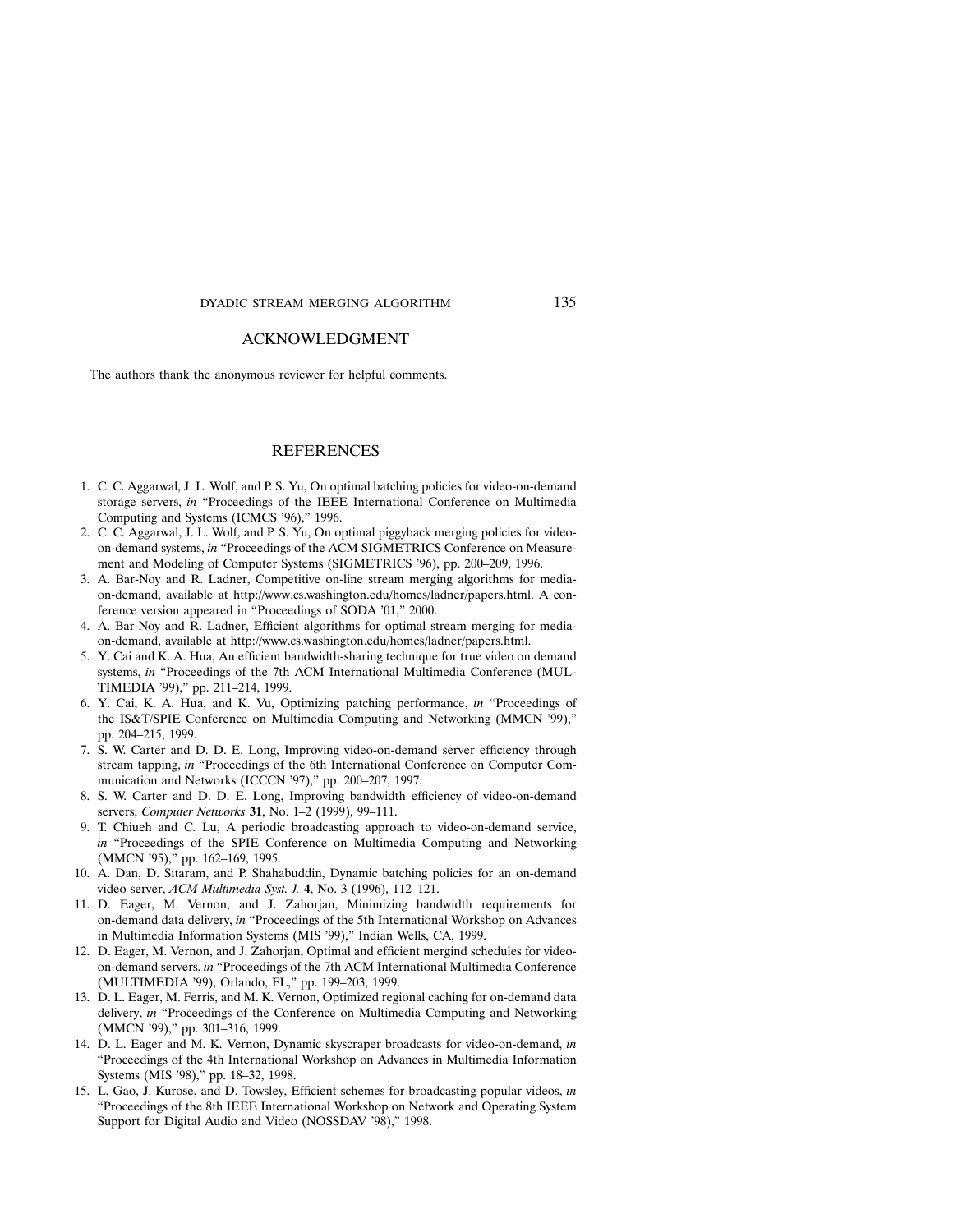- 16. L. Gao and D. Towsley, Supplying instantaneous video-on-demand services using controlled multicast, in "Proceedings of the IEEE International Conference on Multimedia Computing and Systems (ICMCS '99)," 1999.
- 17. L. Gao, Z. Zhang, and D. Towsley, Catching and selective catching: Efficient latency reduction techniques for delivering continuous multimedia streams, in "Proceedings of the 7th ACM International Multimedia Conference (MULTIMEDIA '99)," pp. 203–206, 1999.
- 18. L. Golubchik, J. C. S. Liu, and R. R. Muntz, Reducing I/O demand in video-on-demand storage servers, in "Proceedings of the ACM SIGMETRICS Conference on Measurement and Modeling of Computer Systems (SIGMETRICS '95)," pp. 25–36, 1995.
- 19. L. Golubchik, J. C. S. Liu, and R. R. Muntz, Adaptive piggybacking: A novel technique for data sharing in video-on-demand storage servers, ACM Multimedia Syst. J. 4, No. 3 (1996), 140–155.
- 20. K. A. Hua, Y. Cai, and S. Sheu, Exploiting client bandwidth for more efficient video broadcast, in "Proceedings of the 7th International Conference on Computer Communication and Networks (ICCCN '98)," pp. 848–856, 1998.
- 21. K. A. Hua, Y. Cai, and S. Sheu, Patching: A multicast technique for true video-ondemand services, in "Proceedings of the 6th ACM International Conference on Multimedia (MULTIMEDIA '98)," pp. 191–200, 1998.
- 22. K. A. Hua and S. Sheu, Skyscraper broadcasting: A new broadcasting scheme for metropolitan video-on-demand systems, in "Proceedings of the ACM SIGCOMM '97 Conference on Applications, Technologies, Architectures, and Protocols for Computer Communication," pp. 89–100, 1997.
- 23. L. Juhn and L. Tseng, Fast broadcasting for hot video access, in "Proceedings of the 4th International Workshop on Real-Time Computing Systems and Applications (RTCSA '97)," pp. 237–243, 1997.
- 24. L. Juhn and L. Tseng, Harmonic broadcasting for video-on-demand service, IEEE Trans. Broadcasting 43, No. 3 (1997), 268–271.
- 25. L. Juhn and L. Tseng, Staircase data broadcasting and receiving scheme for hot video service, IEEE Trans. Consumer Electron. 43, No. 4 (1997), 1110-1117.
- 26. L. Juhn and L. Tseng, Enhancing harmonic data broadcasting and receiving scheme for popular video service, IEEE Trans. Consumer Electron. 44, No. 2 (1998), 343–346.
- 27. L. Juhn and L. Tseng, Fast data broadcasting and receiving scheme for popular video service, IEEE Trans. Broadcasting 44, No. 1 (1998), 100-105.
- 28. J. Kurose and K. Ross, Computer Networking: A Top-Down Approach Featuring the Internet, Addison–Wesley, Reading, MA, 2001.
- 29. S. W. Lau, J. C. S. Liu, and L. Golubchik, Merging video streams in a multimedia storage server: complexity and heuristics, ACM Multimedia Syst. J. 6, No. 1 (1998), 29-42.
- 30. J. Pâris, S. W. Carter, and D. D. E. Long, A low bandwidth broadcasting protocol for video on demand, in "Proceedings of the 7th International Conference on Computer Communication and Networks (ICCCN '98)," pp. 690–697, 1998.
- 31. J. Pâris, S. W. Carter, and D. D. E. Long, A hybrid broadcasting protocol for video on demand, in "Proceedings of the IS&T/SPIE Conference on Multimedia Computing and Networking (MMCN '99)," pp. 317–326, 1999.
- 32. J. Pâris and D. D. E. Long, Limiting the receiving bandwidth of broadcasting protocols for video-on-demand, in "Proceedings of the Euromedia Conference," pp. 107–111, 2000.
- 33. J. Pâris, D. D. E. Long, and P. E. Mantey, Zero-delay broadcasting protocols for video on demand, in "Proceedings of the 7th ACM International Multimedia Conference (MULTIMEDIA '99)," pp. 189–197, 1999.
- 34. S. Sen, L. Gao, and D. Towsley, "Frame-Based Periodic Broadcast and Fundamental Resource Tradeoffs," Technical Report 99-78, University of Massachusetts Amherst, 1999.